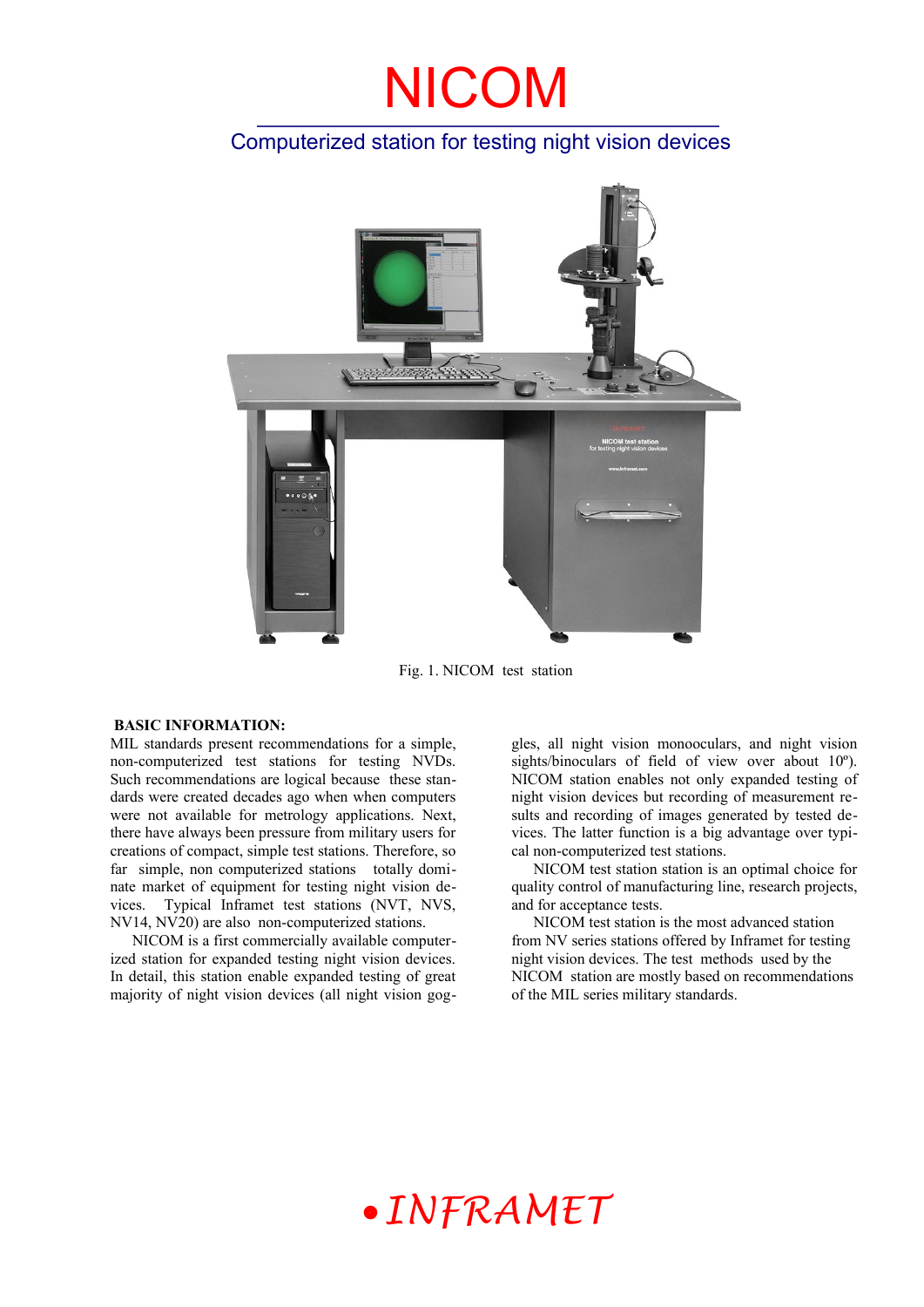### Computerized station for testing night vision devices

#### **Why computerized test station?**

Lack of computerized stations for testing night vision devices can be considered as one of many reasons of difficulties in effective, accurate evaluation of night vision devices.

We must remember that humans can very well compare quality of several images seen at the same time but have big problems to evaluate quality of images seen at different moments of time. Therefore big variability of indications of team teams during resolution measurement of night vision devices or image intensifier tubes occur frequently. Modern computer technology could help to improve accuracy of resolution measurements.

Computerized test stations can enable measurement of important objective parameters like modulation transfer function MTF and signal to noise ratio SNR. These parameters cannot be measured by typical non-computerized stations.

Further on, use of computer technology in testing NVDs can potentially reduce differences between methodology of testing NVDs and methodology of testing electronic imagers like thermal imagers, and visible/NIR cameras. Nowadays, there is basically no major technical obstacles to use well matured methodology of testing visible/NIR cameras also for testing NVDs. This scenario would potentially enable easy comparison of performance of NVDs and low light TV cameras.

#### **How NICOM stations works?**

NICOM test station works as an image projector that project images of standard targets into direction of tested night vision device. The latter device distorts projected image that is later evaluated by human observer or with help of more objective measuring tools (luminance meter, high-res video camera, or digital still camera).

#### **Light source**

MIL standards recommend to use a calibrated tungsten filament lamp of 2856K color temperature as a radiation source. It is technically difficult to develop a reliable, long life, 2856K color temperature tungsten filament light source that enables regulation of light intensity in wide range. Therefore typical test stations for testing night vision devices offered on market are built using a single LED light source. Such test stations are calibrated to simulate 2856K color temperature light source for one specific type of night vision device (typically built using Gen 3 tubes and Class A filter). Measurement accuracy significantly deteriorate when night vision devices of different type are tested.

NICOM test station is built using more advanced concept. The station is built using two switchable light sources: halogen bulb of 2856K color temperature source and a monochromatic LED light source. Halogen source is used during measurement of photometric parameters; monochromatic LED source during measurement of imaging parameters.

Therefore NICOM station enables accurate measurement of photometric parameters (like brightness gain) of all types of night vision devices. Next, NICOM station can be checked and re-calibrated by advanced photometric laboratory because the stations use classical photometric light source. At the same time life time of the test station was significantly extended due to use of halogen source only for measurement of photometric parameters.

#### **Test capabilities**

NICOM test station is optimized for testing night vision goggles (bino and mono) and night vision monoculars of FOV about 40º . However, NICOM test station can be also optionally used for testing night vision sights/binoculars of FOV over 10º.

NICOM test station enables measurement (or checking) of a long list of parameters that can be divided into six main groups

- 1. Basic tests: resolution (center, peripheral, high level), screen quality (dark spots), brightness gain, field of view, ocular diopter power range
- 2. Maintenance checks: Operational defects (shading, edge glow, flashing,/flickering/intermittent operation, emission points); Cosmetic defects (Dark Spots, Bright Spots, Fixed-Pattern Noise, Chicken Wire, Image Disparity, Output Brightness Variation, Image Distortion),
- 3. Binocular tests: collimation error, gain disparity,
- 4. Expanded tests: Minimal Resolvable Contrast, magnification and EBI (option).
- 5. Electrical tests: power consumption, current,
- 6. Advanced tests: MTF, SNR.

NICOM test station enables recording of test results and video recording of images generated by tested night vision devices. Special software that enables presentation of recorded videos from several tested NVDs at the same time at PC screen is a part of NICOM test station.

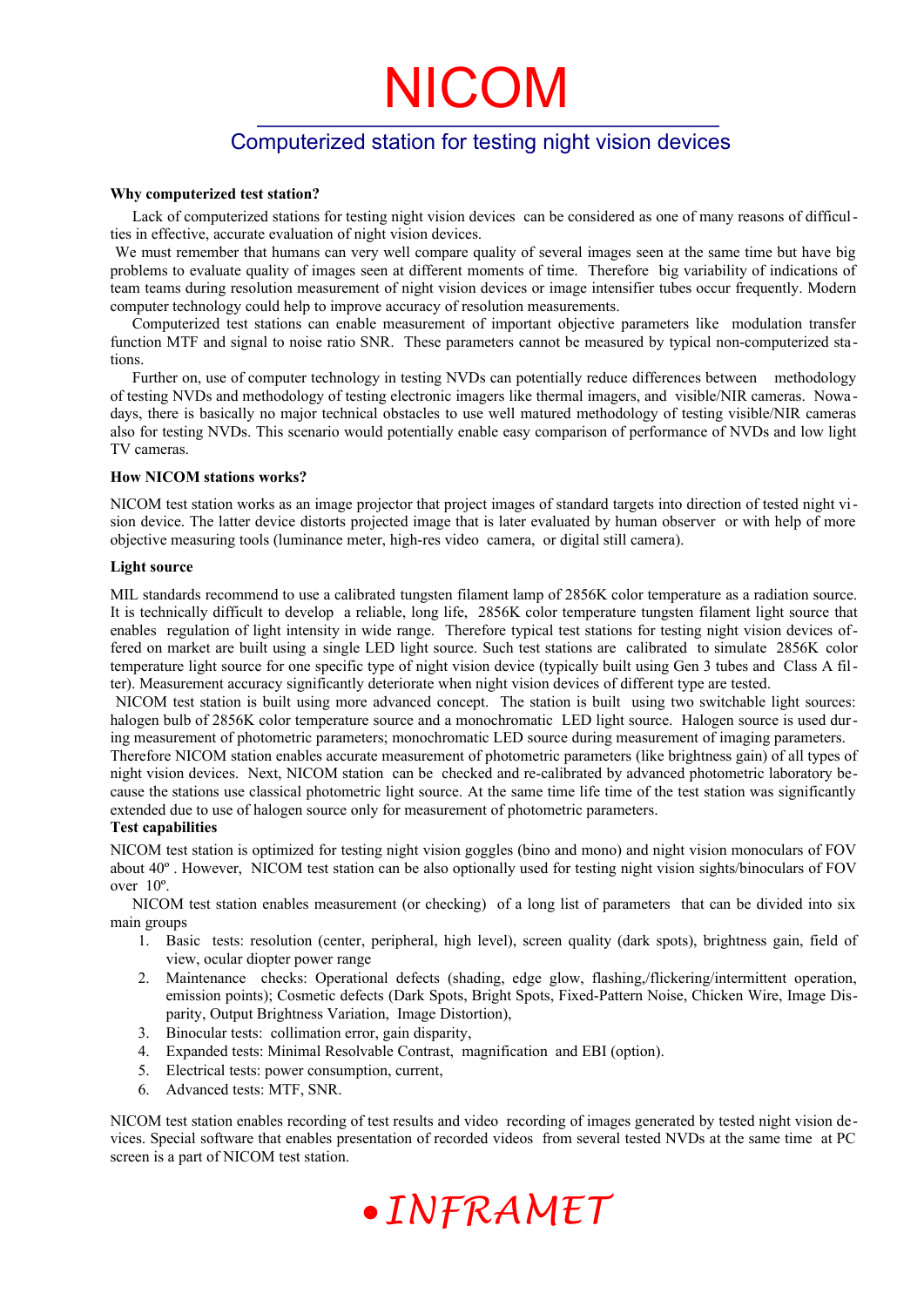### Computerized station for testing night vision devices

#### **SPECIFICATIONS**

| Modules                            | NICOM base module (different versions), LP1 luminance probe, LP2 lu-<br>minance probe, set of exchangeable adaptors, PS1 power supply, BC12<br>beam combiner, NVC high-res video camera, NDC digital camera, frame<br>grabber, PC, TAS-NV computer program, Nicom Display computer pro- |
|------------------------------------|-----------------------------------------------------------------------------------------------------------------------------------------------------------------------------------------------------------------------------------------------------------------------------------------|
| Light Sources                      | gram<br>1) 2850K color temperature polychromatic source, 2) 660 nm monochro-<br>matic light source                                                                                                                                                                                      |
| Illuminance range of light sources | from at least $2 \times 10^{-5}$ lx to $200$ lx                                                                                                                                                                                                                                         |
| Regulation resolution              | $10 \mu$ lx (at low intensity range)                                                                                                                                                                                                                                                    |
| Regulation type                    | continuous (any value can be set within the regulation range)                                                                                                                                                                                                                           |
| Regulation mechanism               | manual                                                                                                                                                                                                                                                                                  |
| Regulation stability               | better than 2% of the set value                                                                                                                                                                                                                                                         |
| Aperture of built in collimator    | 66 mm                                                                                                                                                                                                                                                                                   |
| Collimator resolution              | At least 50 lp/mrad                                                                                                                                                                                                                                                                     |
| Type of tube holders               | exchangeable holders for different types of NVDs                                                                                                                                                                                                                                        |
| Targets                            | Set of exchangeable targets                                                                                                                                                                                                                                                             |
| Range of luminance probe           | 0.01-100 $cd/m^2$                                                                                                                                                                                                                                                                       |
| Output readout                     | PC monitor                                                                                                                                                                                                                                                                              |
| Control method                     | manual: Light knob, Target knob                                                                                                                                                                                                                                                         |
| Power                              | 230-110 VAC 50/60 Hz                                                                                                                                                                                                                                                                    |
| Operating temperature              | $5^{\circ}$ C to 40 $^{\circ}$ C                                                                                                                                                                                                                                                        |
| Units                              | Metric (US - option)                                                                                                                                                                                                                                                                    |
| Mass                               | $82 \text{ kg}$                                                                                                                                                                                                                                                                         |
| Dimensions                         | $680\times660\times1480$ mm                                                                                                                                                                                                                                                             |

\*specifications are subject to change without prior notice

#### **VERSIONS**

NICOM test station can be delivered in form of a set of different versions of different test capabilities. The versions differ in range of tested NVDs and in range of test capabilities.

Two types of NVDs can be tested:

- 1. Goggles and monoculars (all typical devices of of FOV about 40º)
- 2. Small sights/binoculars (only devices of  $FOV > 10^{\circ}$ ).

Next, the following options are possible for test range:

- 1. Basic tests: resolution (center, peripheral, high level), screen quality (dark spots), brightness gain, field of view, ocular diopter power range
- 2. Maintenance checks: Operational defects (shading, edge glow, flashing,/flickering/intermittent operation, emission points); Cosmetic defects (Dark Spots, Bright Spots, Fixed-Pattern Noise, Chicken Wire, Image Disparity, Output Brightness Variation, Image Distortion),
- 3. Binocular tests: collimation errors, gain disparity,
- 4. Expanded tests: Minimal Resolvable Contrast, EBI, magnification.
- 5. Electrical tests: power consumption, current,
- 6. Advanced tests: MTF, SNR.

Detail definitions of available versions of NICOM are presented in Table 1. Additional options in Table 2.